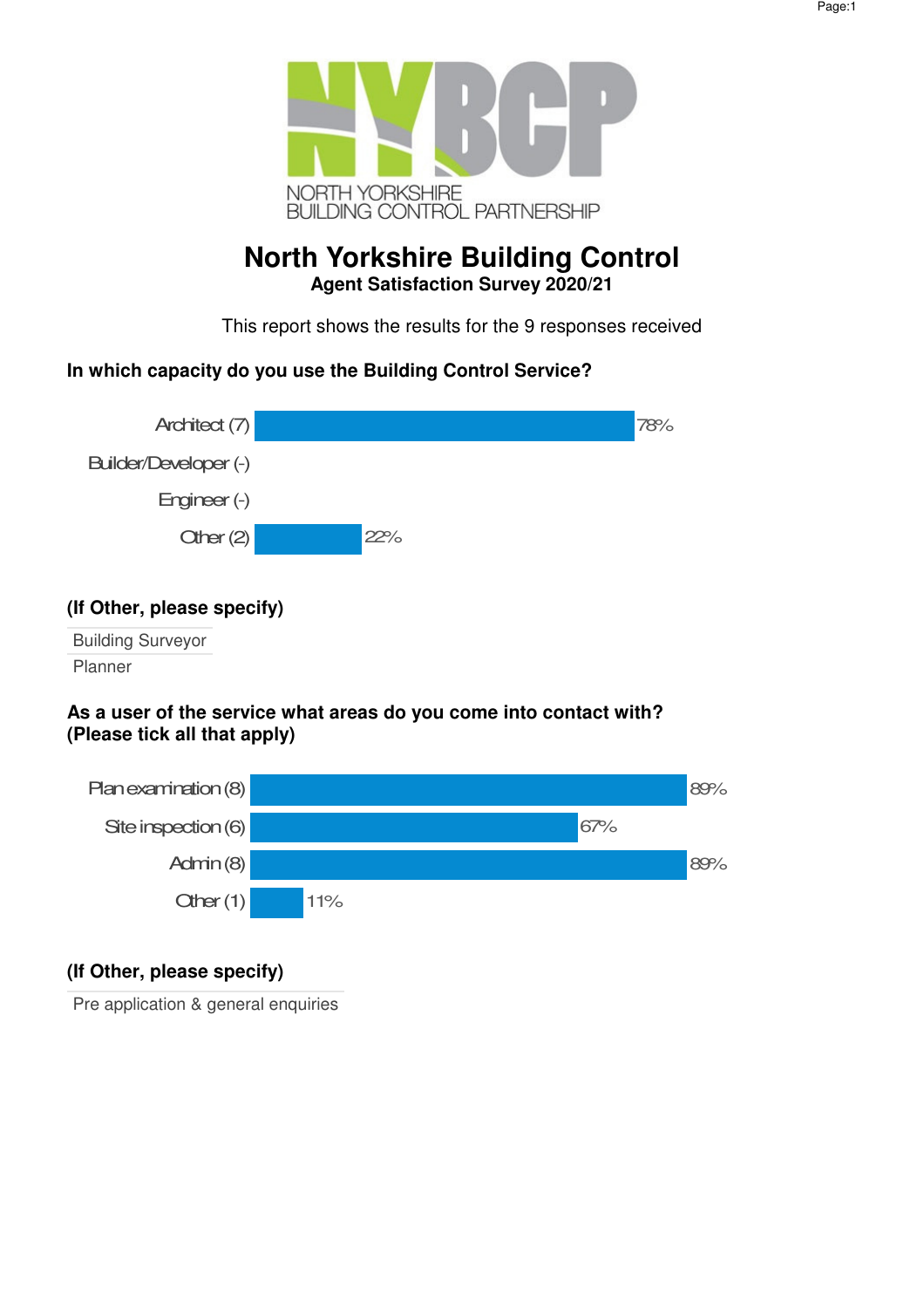### **Please rate the following aspects of the service: (Advice given)**



### **Please rate the following aspects of the service: (Availability of staff)**



### **Please rate the following aspects of the service: (Attitude of staff)**



### **Please rate the following aspects of the service: (Speed of plans examination)**

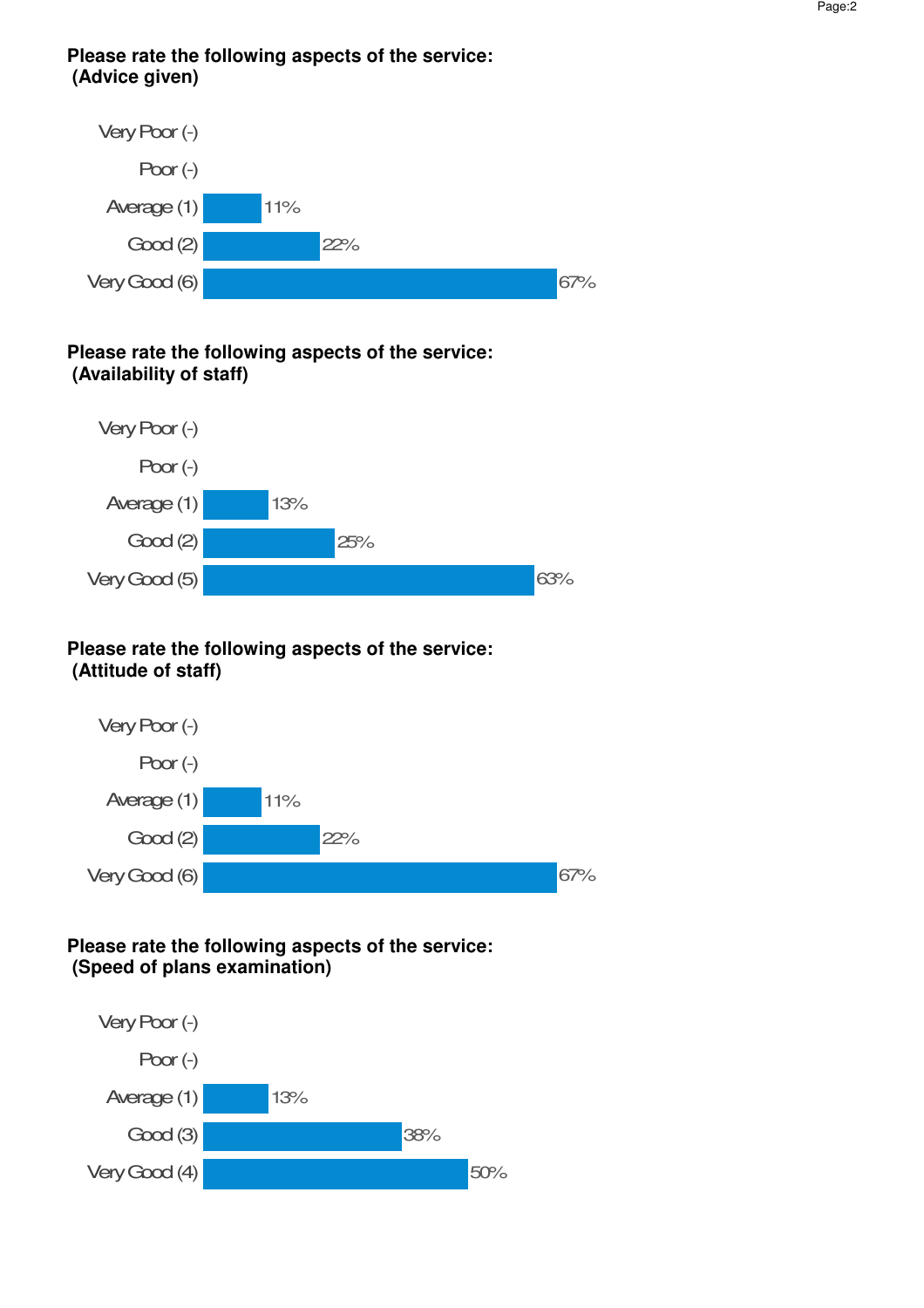### **Please rate the following aspects of the service: (Number of site inspections )**



## **Please rate the following aspects of the service: (Quality of service)**



## **Please rate the following aspects of the service: (Speed of response to site inspection requests)**



## **Please rate the following aspects of the service: (Overall value for money)**

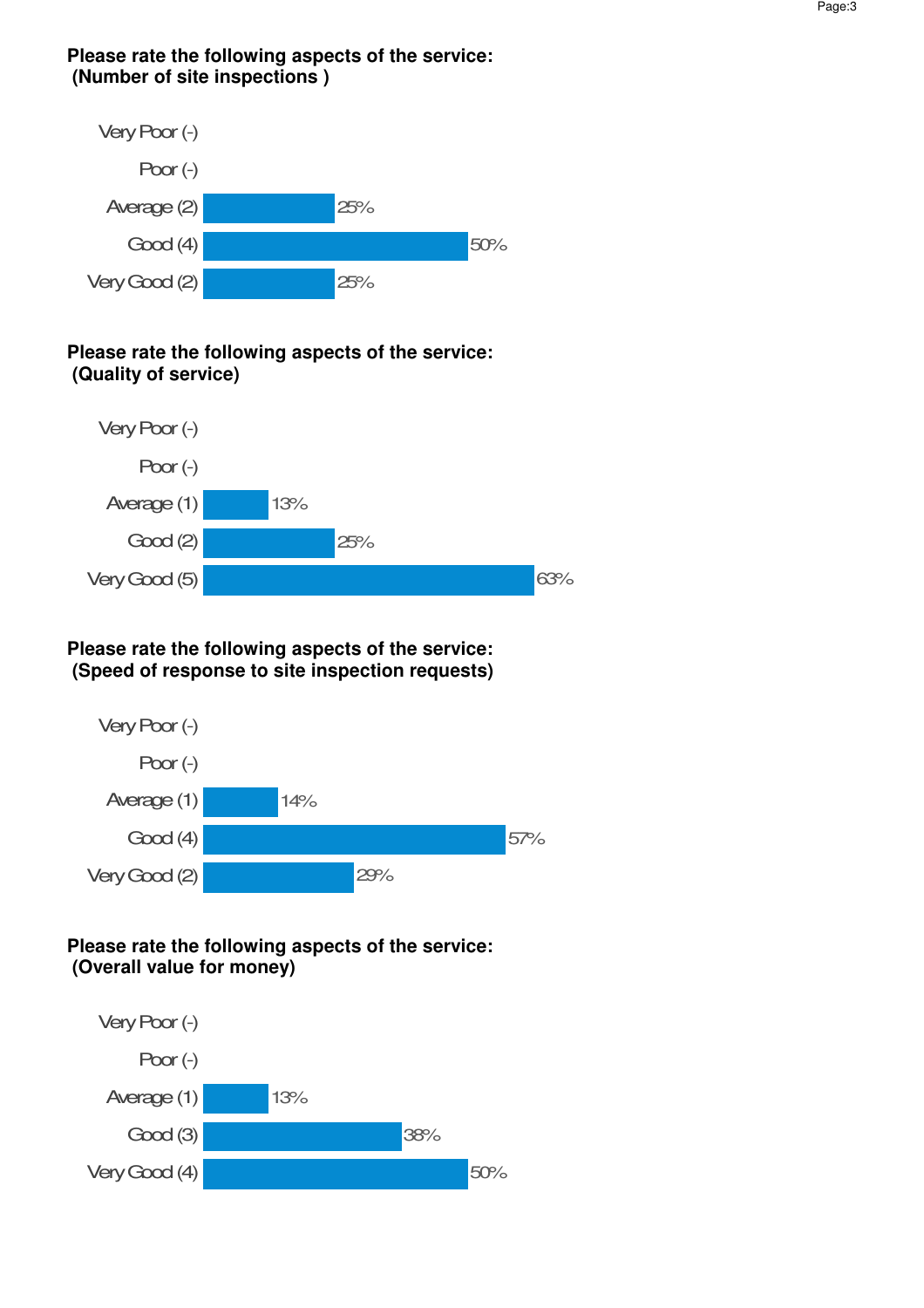#### **Please rate the following aspects of the service: (Do you consider our staff to be helpful and responsive?)**



## **If you are a regular user, has the quality of the service in the last five years:**



### **Have you found any aspects of the Building Control service particularly good? (Please make specific comment)**

Rapid plan examination. Exceptionally good value for money especially when local knowledge is added in.

The fact that Building Control Officers are happy to provide an initial look over a potential project prior to a formal application to provide help and advise for projects about to enter the planning system. Helps identify areas of potential issue and eliminate those issues early on.

Pre application & general advice is very good and staff are very responsive and helpful with any enquires. The plan checking process on the whole is a little quicker than it has been.

Attitude of staff

Being able to seek advise on projects which are yet to reach building control

Always helpful

### **What aspects of the Building Control service do you think could be improved? (Please make specific comment)**

In reality very little. There is no substitute for friendly but professional service.

Speed on allocating an office for plan check.

I think that there needs to be more communication between the office and site. It is often the case that the site inspectors have different interpretations to matters than plan checking officers in some cases after we have been specifically requested to attend a matter to achieve compliance. A prime example is levels and types of insulation particularly where area weighted U Values have been applied due to excessively glazed schemes. We can be asked to justify / increase levels of insulation at plan checking stage whereas the site inspector may accept a lesser provision which then leads to clients and contractors questioning our initial approach as there is clearly often cost implications.

Nothing that springs to mind

You'll know the issues we sometimes have about overkill of requested information-but one to discuss when Covid is over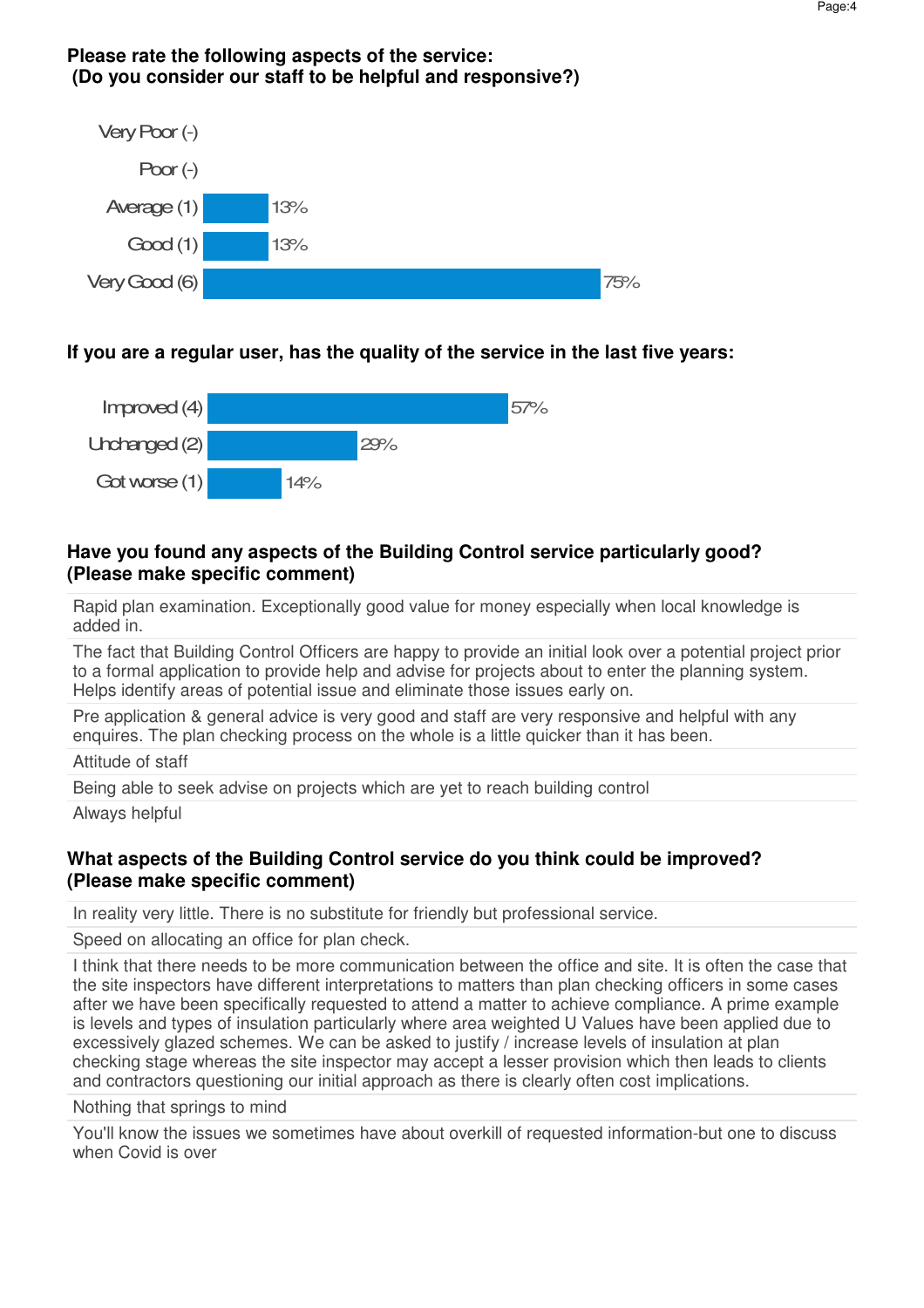#### **Do you feel that that NYBCP have handled the current Covid-19 situation, since March 2020, in a proper and professional manner?**



#### **Any further comments?**

In my opinion of acting as an agent with many other service providers I have found that NYBCP is always prepared to go further in order to provide a focussed professional service. NYBCP will always be my preferred option. Thank you.

### **What is your overall impression of the North Yorkshire Building Control service?**



#### **Any further comments?**

Always meets and often surpasses my requirements. The staff are friendly, knowledgeable and good to deal with

### **Have you used or are you aware of any of the following:**

#### **Please tick 'Request Info' if you would like us to send you more information on the options below. (LABC Warranty)**

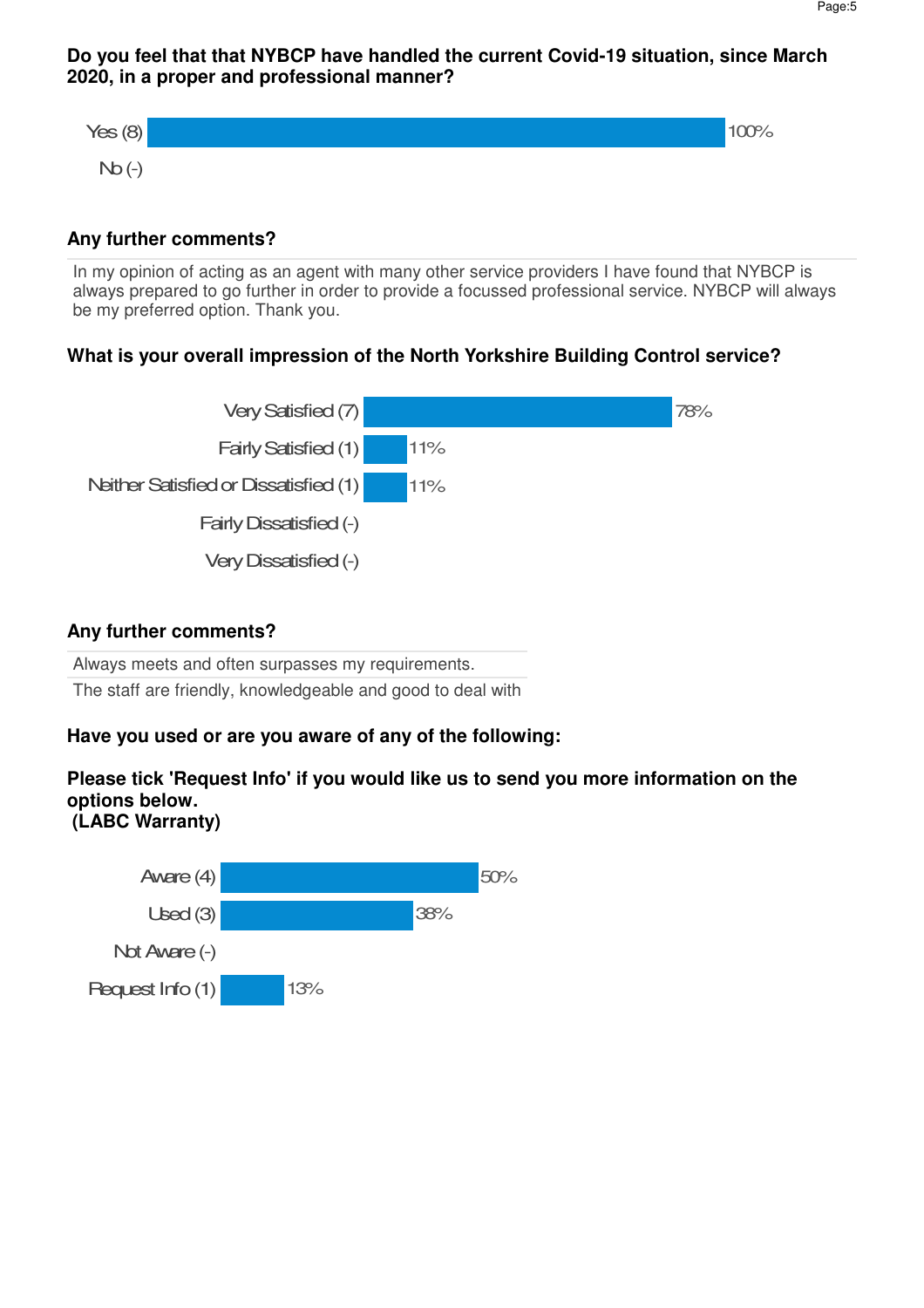**Have you used or are you aware of any of the following:**

**Please tick 'Request Info' if you would like us to send you more information on the options below.** 

 **(LABC Building Excellence Awards)**



**Have you used or are you aware of any of the following:**

**Please tick 'Request Info' if you would like us to send you more information on the options below.** 

 **(Partnership Authority Scheme)**



## **Have you used/do you use an Approved Inspector?**



### **If YES, what aspects of the Approved Inspector service do you consider they do better than ourselves?**

Sometimes a little more flexibility.

Nothing, the same.

I dont think that they do anything better and only ever use approved inspectors when specifically instructed to do so by a client

Only used where site inspections in other Local Authority areas are required and they are not to the standard we receive in your area.

Less pedantic

Very few offer an equivalent service. The only reason i use another company is if the work is out of the area or a client requests to use another company

None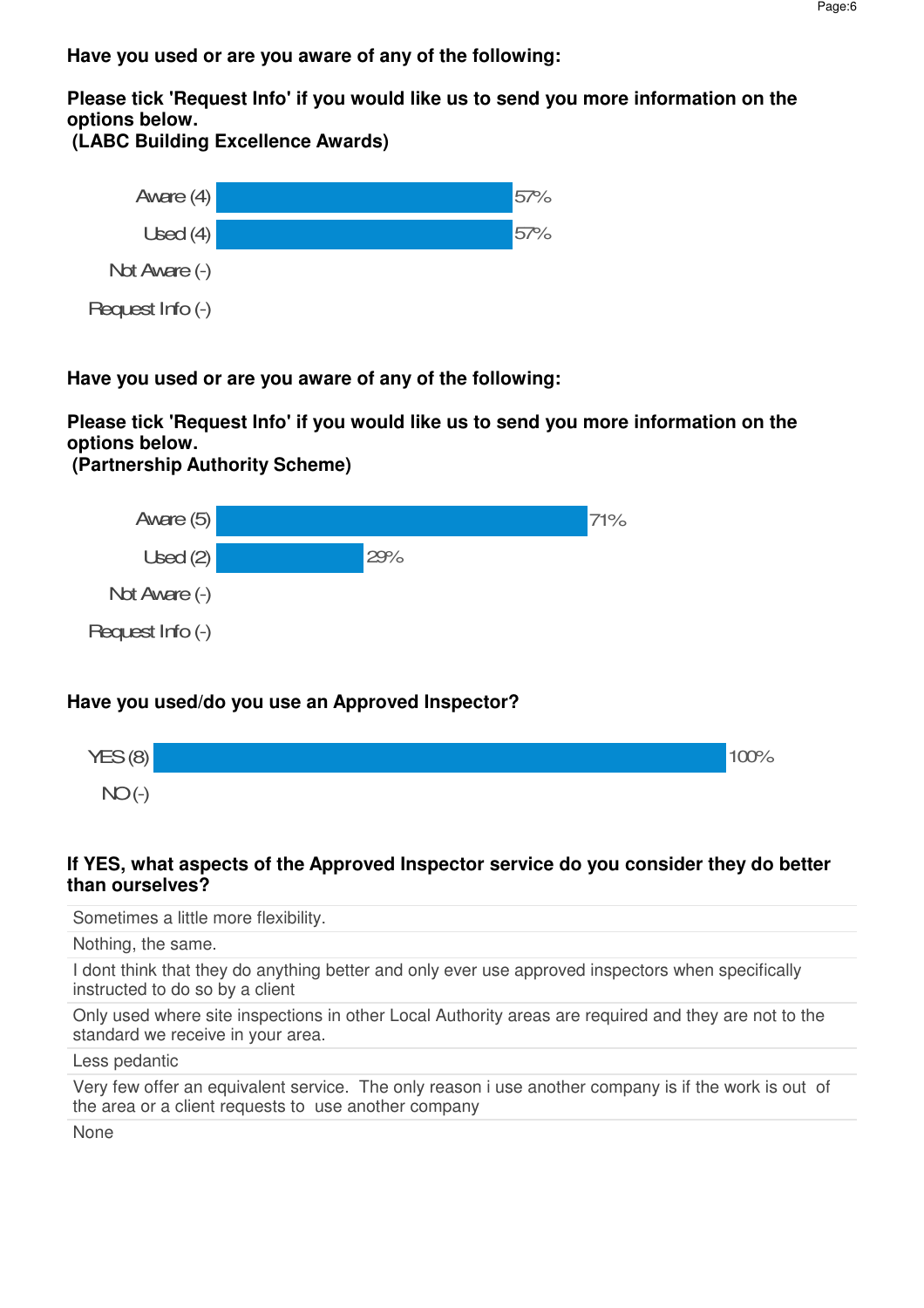**Do you consider that the Building Control process has added value to the finished development/project?**



### **Did the Building Control Officer apply the Building Regulations in a professional manner?**



## **Do you consider the Building Control service provides value for money?**



## **What would be your preferred method of application submission?**



### **Any further comments?**

Please keep all submissions options available. Rural areas do not always have reliable Internet/Broadband provision.

The letter generated immediately following a submission is frustrating. We always advise our clients immediately upon submission of an application that payment is due and ask them to contact NYBCP in order to make the payment. Perhaps the incomplete letter could be issued with a 2/3 day delay period?

### **Which Council Area do you predominantly work in?**